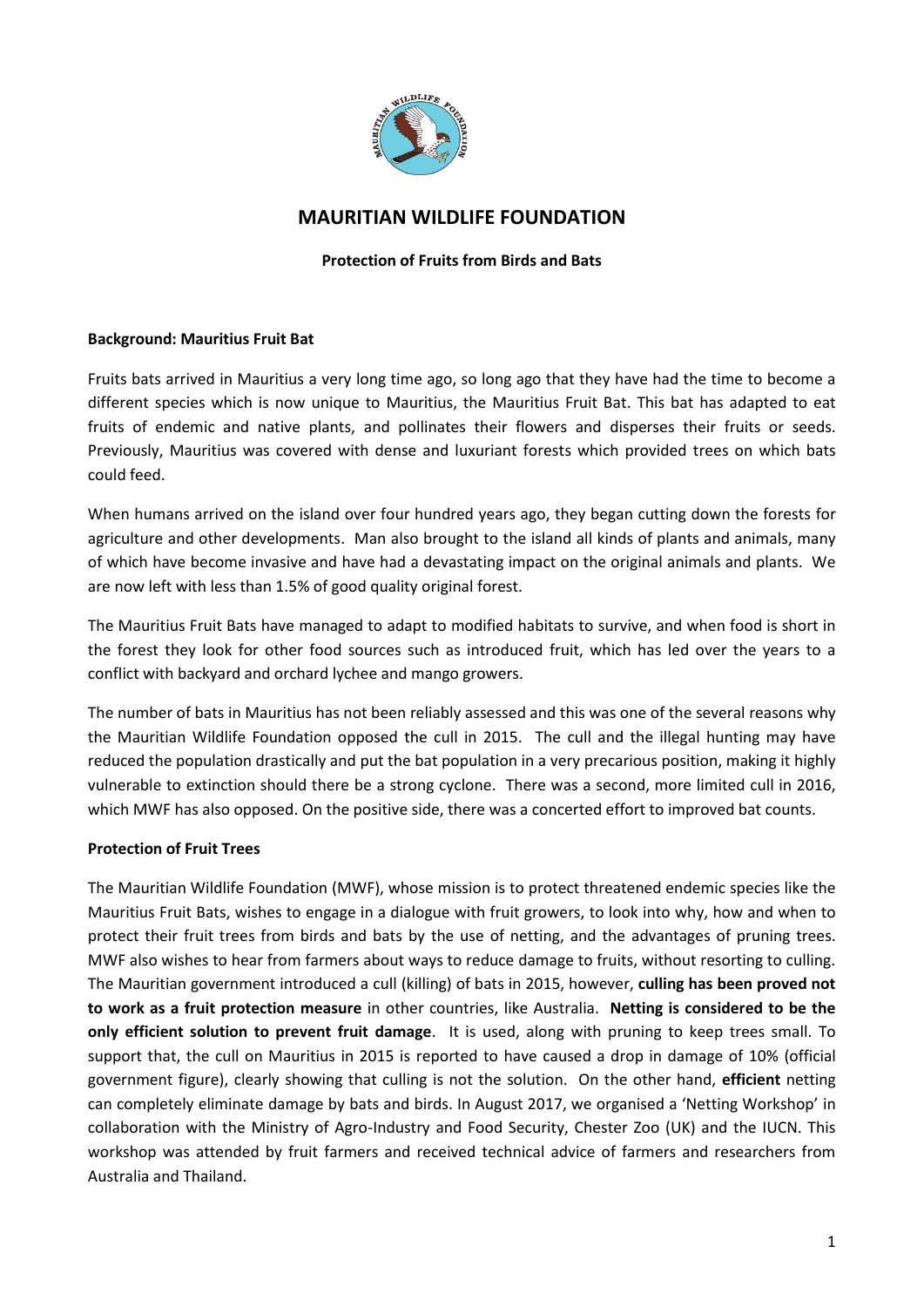Recommendations have been provided for pruning of trees, netting, equipment and subsidies in a multi-stakeholder workshop held in August 2017-[\(Download Pdf\)](http://www.mauritian-wildlife.org/application/templates/default/images/gallery/Mauritius%20Fruit%20Bat/Netting%20Workshop%20Report%20Aug%202017%20Recommendations%20VF%20201017.pdf). We are working with all stakeholders to find practical non-lethal solutions to address the human-fruit bat conflict.

# **Subsidies for Nets**

The Government of Mauritius, through the Food and Agriculture Research and Extension Institute (FAREI) of the Ministry of Agro-Industry and Food Security, subsidises 75% of the cost of nets to help fruit growers reduce damage to their fruit trees. The Fruit Protection Scheme developed by the Government of Mauritius deserves to be praised and improved. The scheme has undergone regular improvements over the years. In 2017, the scheme provides the 75% subsidy on the cost of nets for backyard farmers to net up to five trees in total. Orchard owners also benefit from the subsidy to cover half the number of trees growing in orchards that are less than 2 acres in size. Requests for the subsidy are considered only if the applicant was not a beneficiary in the past two years.

Please contact FAREI on 433 4378/433 9350 for more details.

### **Netting of fruit trees: General guidelines**

- **Timing**: It is important to net your tree before your fruits reach mature green stage, which is, when flowering has finished and fruits are developing but are still small compared to their size when fully developed. Fruits can be considered immature when they have just started to develop and have not yet reached around 2 cms for lychees and more than 5 cms for mangoes, and have not yet produced the fleshy parts of the fruit (a size where animals usually cannot feed on them).
- **Colour of net**: If possible, use white netting to prevent bats from getting entangled in them since black nets are less visible to bats at night.
- **Width size of net**: Chose the width of your net according to the size of your tree (See 'How to net a tree')**,**
- **Mesh size:** Chose a net with mesh size such that a human finger does not pass through since bats are less likely to get trapped in such nets.
- **Lifting the net**: It is important to place a distance between the surface of the tree canopy and the net so that bats and birds landing on the net will not be able to eat the fruit through the net (see 'How to net a tree').
- **Seal the tree**: The net should cover the entire tree and also be sealed to ensure birds or bats cannot go under the net. (see 'How to net a tree'). It is extremely important to close holes in the net. Holes would enable bats and birds to enter through the net but then get trapped under the tree as they cannot find the exit. In the meantime, the entrapped animals will eat more fruits since they will only be able to escape with difficulty from inside the net.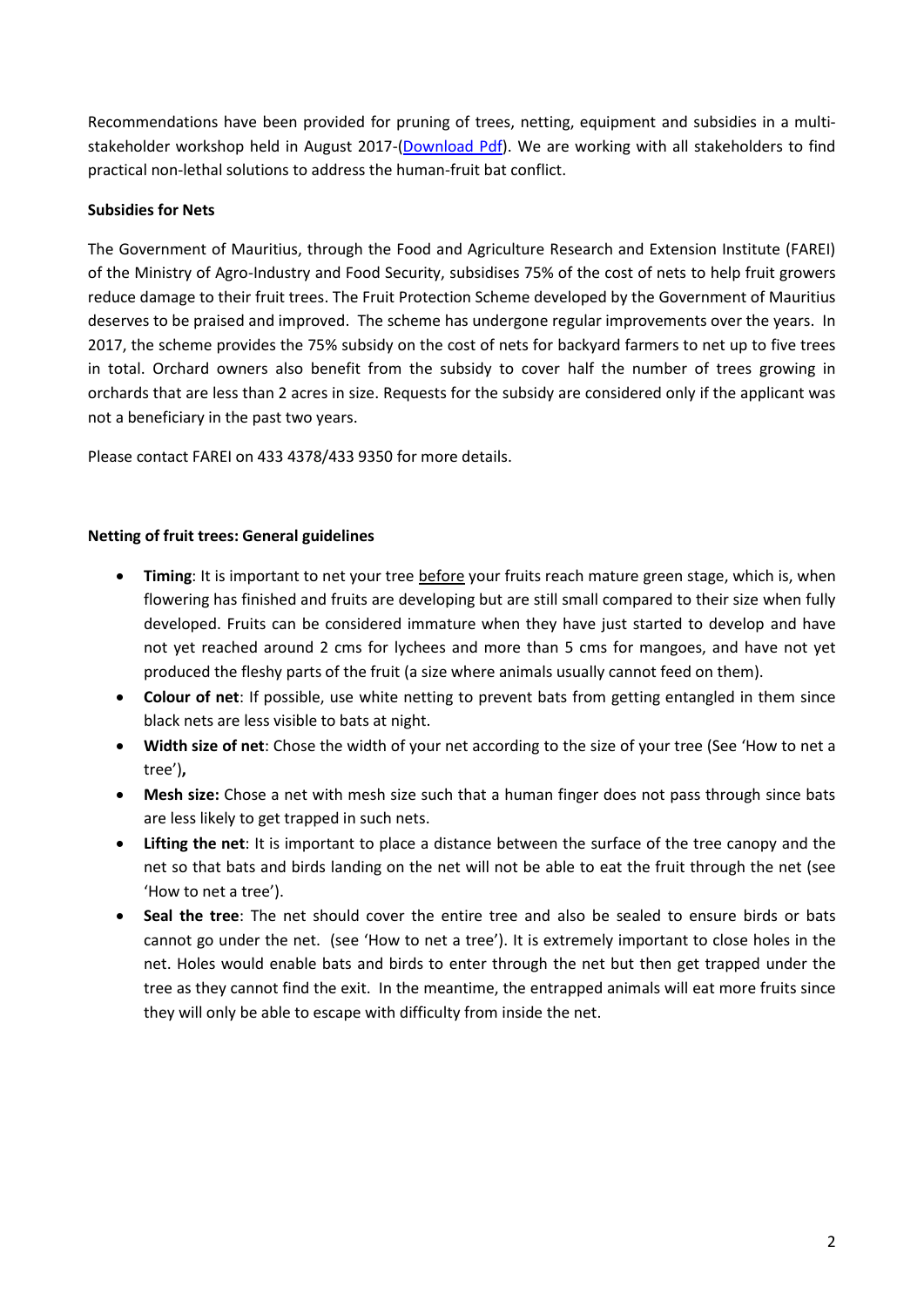### **How to net a tree:**

### NETS MUST BE **LIFTED OFF THE CANOPY AND SEALED AT THE BASE** FOR EFFECTIVENESS

- 1. Materials needed: Net of appropriate size (one that will cover the whole tree), at least 2 long poles with forks at the ends, short metal or wooden rods that will distance the net from the tree, duct tape, raffia or nylon rope and eventually rocks or, pegs to pin down the net to the ground, and plastic bottles to prevent poles from tearing holes in the net.
- 2. You will also need a minimum of 3 people to net a tree (up to 5 people for a large tree).
- 3. Calculation of net size:

Since we are approximating the tree canopy surface to that of a circle, the width and length of netting will be the same.

Please also note that your options of width of netting may be limited by the availability of these netting sizes on the market in Mauritius.

To calculate the amount of netting needed:

(Height of tree +50 cm)  $x$  2 + width of tree + 50 cm (x 2) = length of netting.

As an example, for a 6 m high tree, and a tree with a canopy which is 4 m wide:

(Height  $(6 \text{ m}) + 50 \text{ cm}$ ) x 2 = 13 m + Width  $(4 \text{ m}) + 50 \text{ cm}$  (x2) = 18.0 m

Width needed = 18.0 m

Length needed = 18.0 m

- 4. Installation of the net:
	- a) Roll half the net from one side and half from the other side so that both rolls meet in the centre of the net.
	- b) Attach a knot around both ends of the rolled net with a string.
	- c) One person can climb to the highest point where they can on the tree. Next, you will need to place the rolled net on the top central part of the tree canopy. You can do this using a variety of different techniques, amongst which are examples below:

### **Method number 1**

- a) Attach one piece of strong nylon thread to both ends of the rolled net.
- b) 1 person holding each end of the net by the extremity can throw the rope up and pull the net to the highest point on the tree.
- c) The person on the tree can then make sure that the net is on the central part of the tree, and if not, move the net with a rod to put it on the top central part of the tree canopy with the 2 ends of the still rolled net falling on to the bottom of the tree canopy.

### **Method number 2:**

- a) Place each end of the rolled net on rods with forks at their end. 2 persons should simultaneously move each end of the net up the tree to its highest point (on the top central part of the tree canopy).
- b) Then untie the ropes which were holding the net rolled to allow the net to unroll and thus cover the whole tree canopy.
- c) The person(s) on the tree can then stick wooden/metal/PVC rods on the top of the highest tree branches they can reach throughout the tree and attach them firmly to those tree branches using duct tape (strong packing tape) or ropes (raffia, coconut),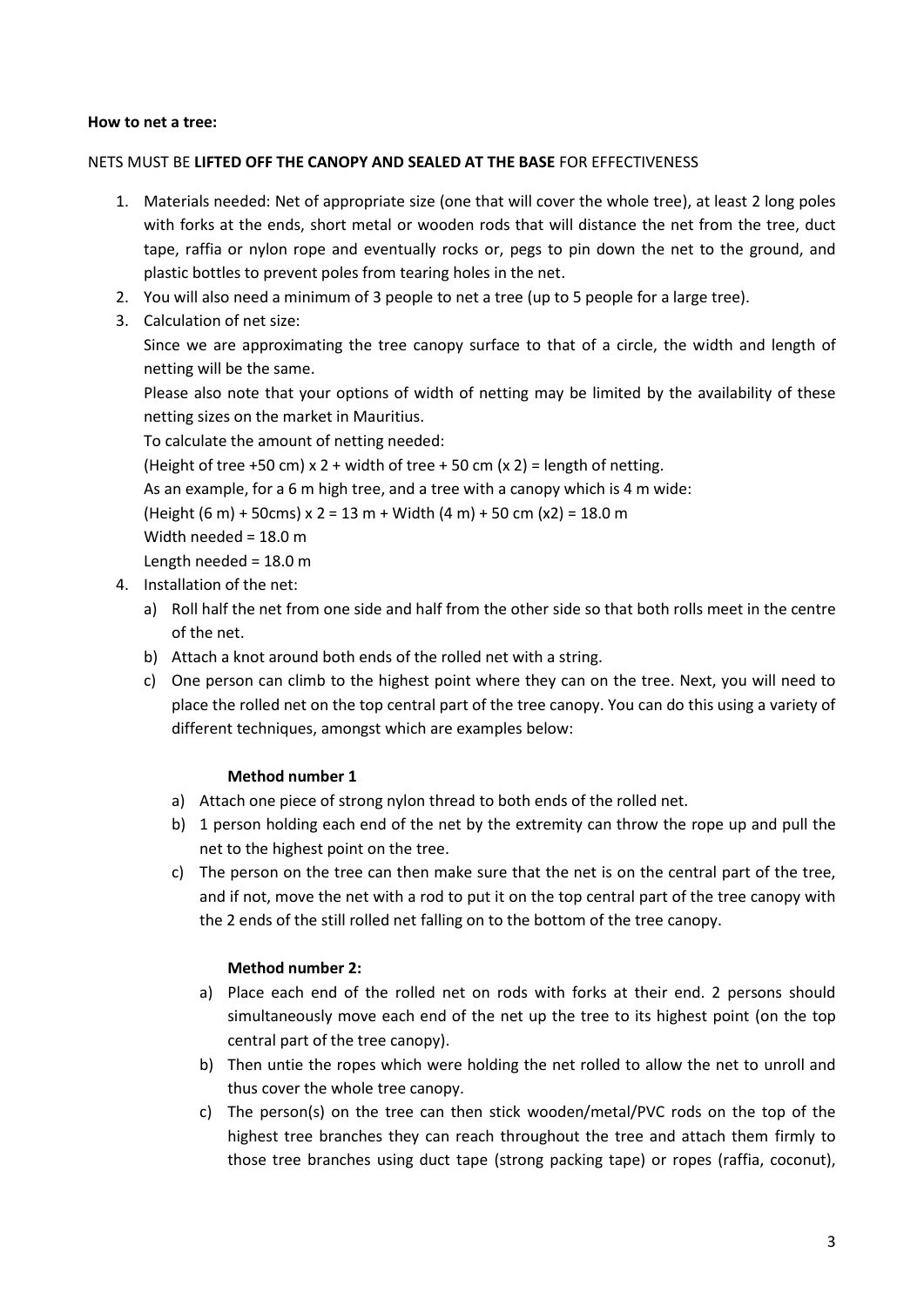thus leaving a sufficient space of approximately 50 cms between the net and the tree canopy.

- d) Fixing upturned cut plastic bottles to the end of the rods which holds the net can help to stabilise the net and to protect it from everyday wear and tear.
- e) You can also use a few long poles which start off the ground and that are a minimum of 50 cms longer than the tree's highest point to reach the same result.



*Partially netted tree: A white net has been used and lifted off the tree canopy with poles. The net has not been sealed.*

5. Seal the ends of the net around the tree trunk with strong ropes or seal firmly to the ground with some heavy objects (such as heavy rocks, bricks etc) all around the tree to keep the netting tensioned over the poles and stop animals from getting under the net. Tie wire can also be used to stop the net slipping and sagging on the rods/poles. The more places that the netting is held in position, the more even the tension of the netting will be on the rods/poles. This tension will prevent bats or birds that land on the net from collapsing into the net and eating the fruits or damaging the netting, and will reduce the risk of bats getting entangled in the net.



*The net excludes birds because it is resting on the ground.*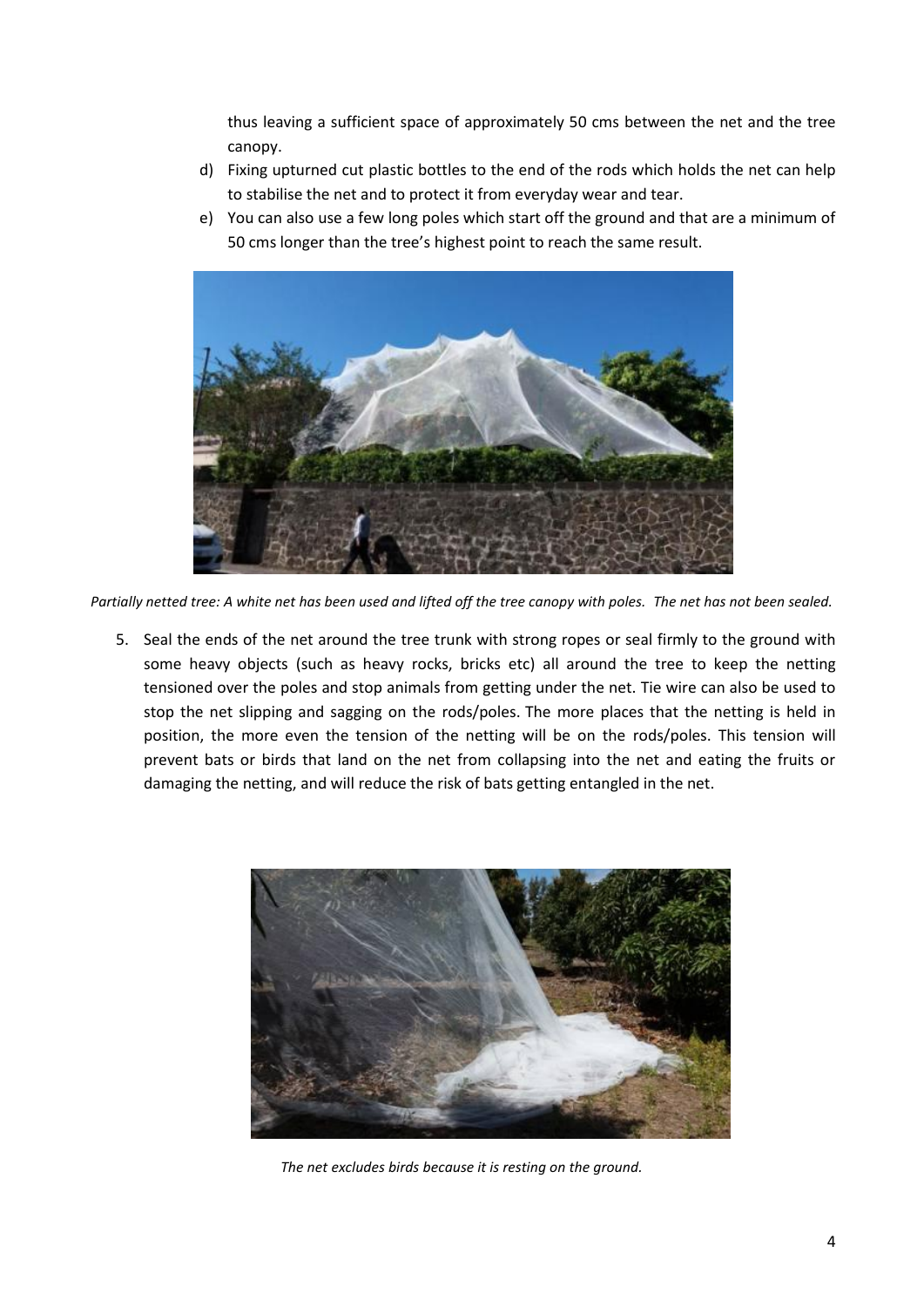6. For the netting to be effective, it must be tensioned enough to stop folds of net forming around an animal when it lands on or crawls over the net. Ideally, a bat should almost bounce off the netting rather than sink into it when it lands. Check netting at least every day for animals that could become entangled in the net or for repairs if holes have been found.

The methods to net a tree properly are highly dependent on the tree's height and shape, number of people, available materials and your budget amongst other factors.

(**Note**: *MWF would be glad to hear about other methods you have used to net your tree. This will help us to improve our own netting techniques and communicate those to fruit growers*.)

# **Fixed frame netting**

You can also use fixed frames to hold the netting on your tree in place. This type of netting would be more durable, and will also protect your net better from all wear and tear and allow it to be used for longer. A framing system is relatively costly and is usually adopted by commercial fruit growers but can be used by backyard growers too. However, it can be put up cheaply and easily on dwarf trees.



*Netting on a (semi)-permanent frame made from PVC pipes or galvanized metal pipes is ideal for trees that are short or pruned.*

*Source: https://www.ehp.qld.gov.au/wildlife/livingwith/flyingfoxes/netting\_fruit\_trees.html*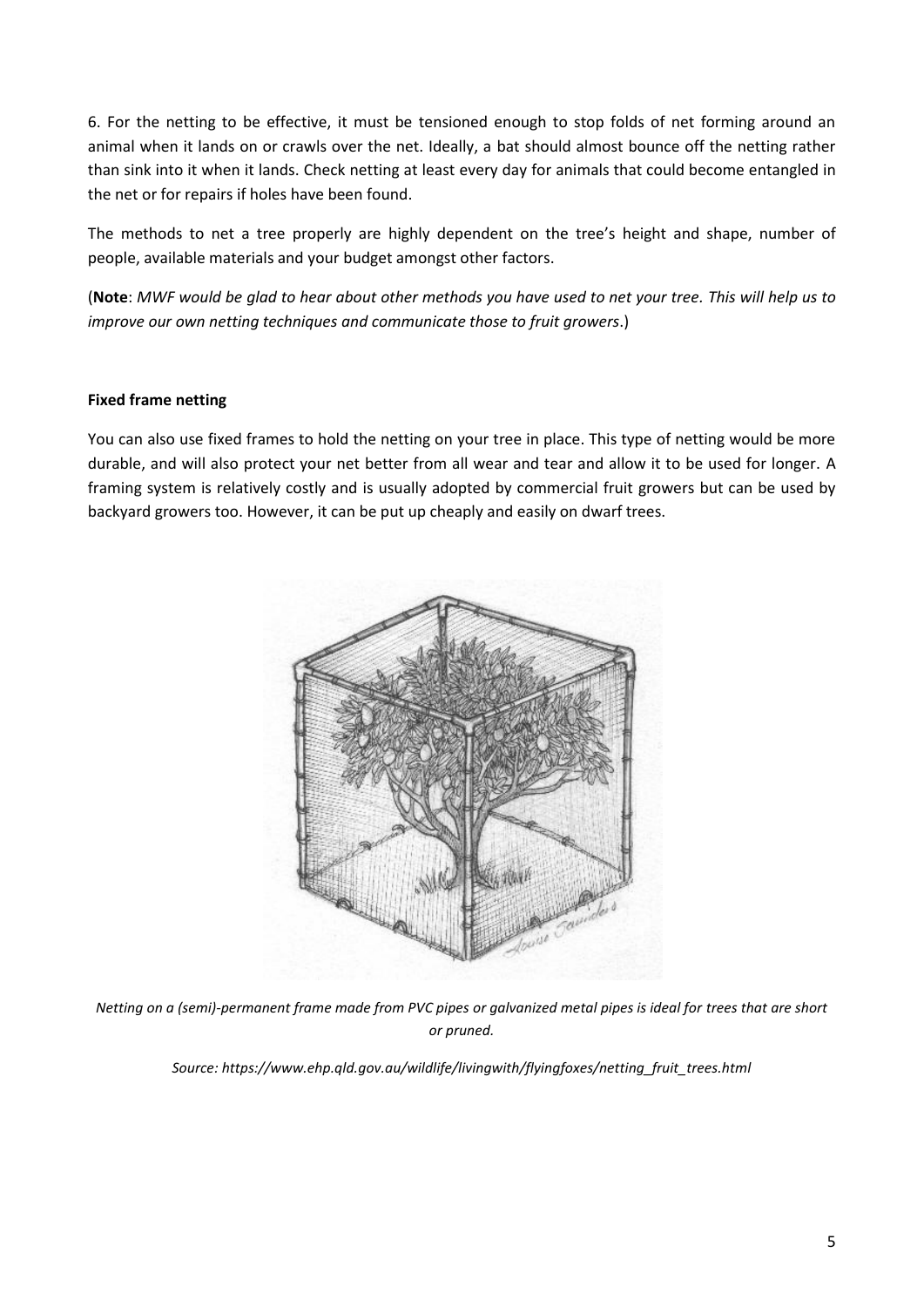

*Fixed frame netting in Australia for apples (courtesy Greg Richards)*



*Fixed frame netting in Thailand for longan (courtesy Sarah bumrungsri) (See: http://www.wildlifefriendlyfencing.com/WFF/Netting.html)*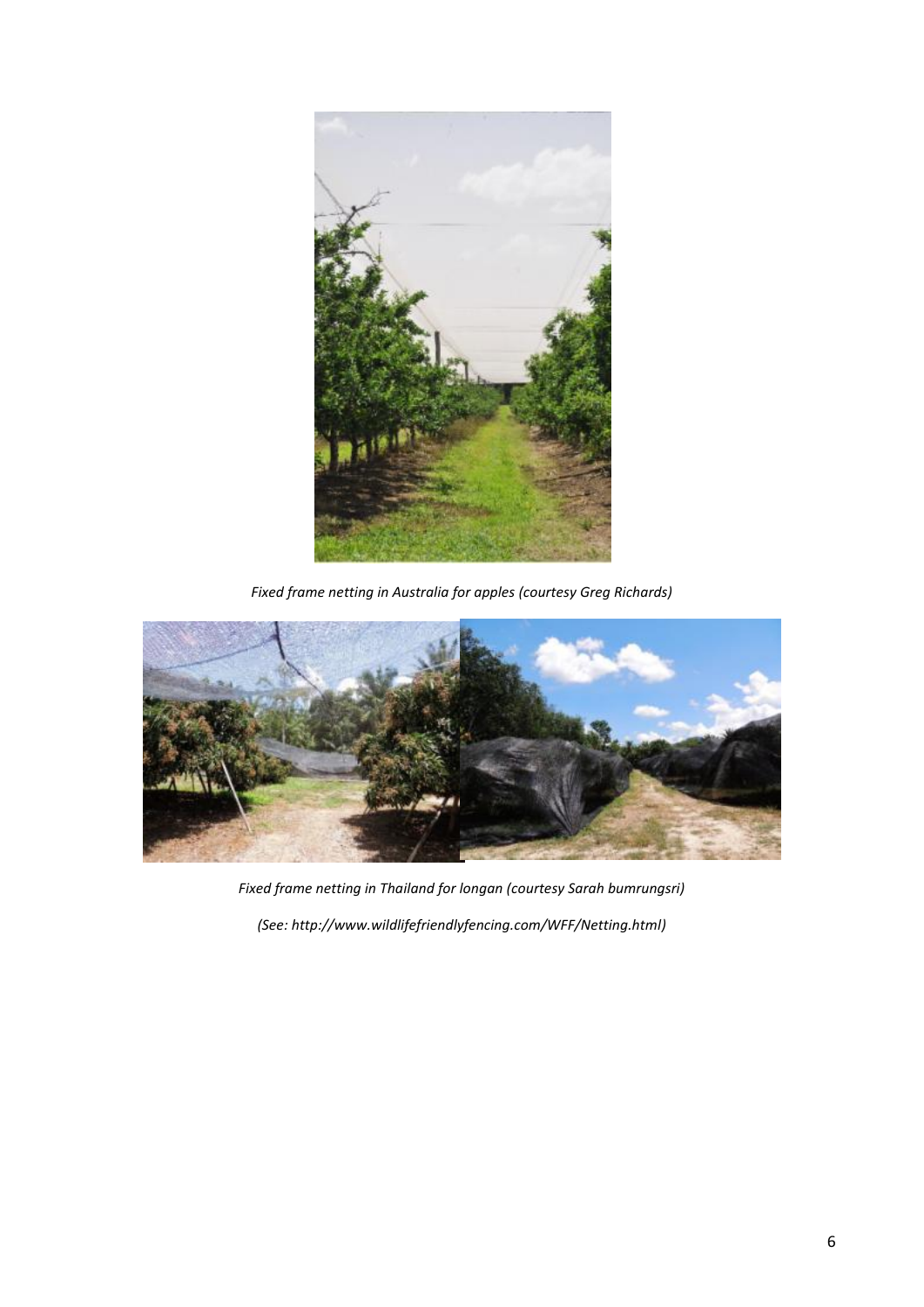### **Where to buy a net?**

| <b>Company Name</b>                                  | <b>Address</b>                                | <b>Telephone</b> |
|------------------------------------------------------|-----------------------------------------------|------------------|
| Quincaillerie A1                                     | Club Road, Vacoas                             | 686 1111         |
| <b>Bricomax Ltd</b>                                  | Centre Commerciale Emmerald Park, Trianon     | 454 5315         |
| Universal Development<br>Corporation (PTY) Ltd - UDC | 34, Epingles Street, Mont Roches, Beau Bassin | 466 0888         |
| Kirsh Co Ld                                          | BS House, Royal Road, La Marie                | 684 0102         |
| Greimex Ltd                                          | 3, Mere Teresa Street, Port Louis             | 5292 4620        |
| <b>SOFIDIS</b>                                       | 7, Dr Raoul Felix Street, Rose Hill           | 454 2317         |
| Quincaillerie Ah Kee                                 | Cnr John Kennedy & St Paul Road, Vacoas       | 6863340          |

**(Note:** *If any other company who sells nets is not listed above and would like to be, please get in touch with MWF and we will update our website).*

# **Removal of nets (not on frames) after fruiting**

It is preferable to remove nets once the fruiting season is over to prevent the netting from being damaged by the growth of the tree or to facilitate pruning of the tree.

The life of the net is increased if used only during the fruiting season, removed from the tree, (washed if affected by salt spray), dried with debris removed, folded and stored in a rodent proof place or in a rodent proof container (e.g. a plastic barrel) during the non-fruiting season.

# **Financial benefits from a net**

By placing nets on fruit trees, the trees will produce more fruit and thus provide more revenue (if the fruit is sold) or more benefit (if the tree is in a backyard and the fruit eaten by the family). If UV protected nets are purchased they could last 10 years. The cost of the net, materials and installation cost is compensated for by the additional fruit gained. An excess of fruit can also be frozen for future consumption or made into juice.

**(Note:** *Please let us know if you have any other ideas of how you can use excess lychees or mangos. If relevant, a recipe or instructions would be welcome. We will publish it on the website).*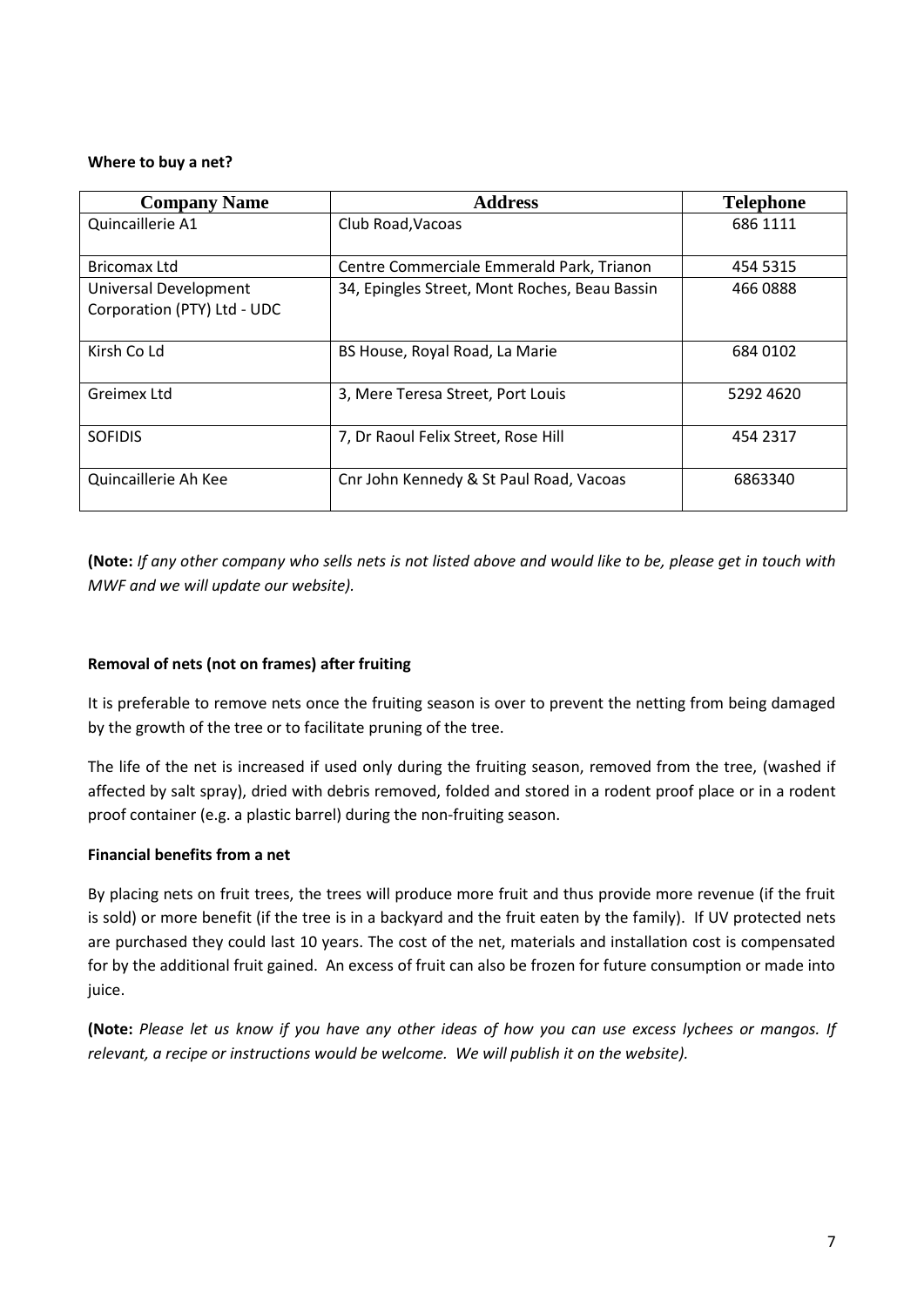### **"Pick your own"**

You can also make profits from the surplus of fruits you will get from placing a net properly on your tree, by inviting your neighbours, family and friends, for example, or just anyone else, to pick fruits by themselves from your trees. You may choose to request payment for the number of fruits they have picked. Thus both of you will benefit from it.

### **Protection from Rats**

Rats can also climb your lychee tree and eat your fruits. Solutions include:

- Trapping rats using rat 'glue' available from hardware shops and supermarkets on wooden board
- Snap traps and rodenticides
- Grease around the trunk of trees and trimming branches that touch the ground to make it difficult for rats to climb trees

### **Giving proper care to your trees**

#### Spray against fungal disease.

We recommend fruit growers to spray their trees against fungal diseases, to decrease the amount of damage caused to fruit crops every year.

### Pruning trees**.**

Keeping trees below 6 m high has several advantages. Some farmers in Australia prune trees to shoulder height. The tree is much easier to net, spray and harvest. It also allows trees to be grown at higher densities. Even if the pruned tree is not netted, bats are much less likely to land on the tree. However birds will still cause quite a lot of damage to the fruits.

Trees can also be pruned gradually over several years rather than being drastically pruned to buffer against the sharp loss in fruit production.

FAREI have produced a useful guide to pruning a lychee tree. The document is available on the MWF website an[d click here to download.](http://www.mauritian-wildlife.org/application/templates/default/images/gallery/News%20and%20Events/comment%20rabattre%20un%20litchier.pdf)

### General

Experience in Australia has shown a doubling of fruit yield when pruning, netting, more efficient spraying and higher planting densities are combined. For full report, see [https://rirdc.infoservices.com.au/items/00-](https://rirdc.infoservices.com.au/items/00-029) [029](https://rirdc.infoservices.com.au/items/00-029) (Lychee, Longan and Rambutan: Optimising canopy management).

In Thailand, fruit pickers are reluctant to climb tall trees, and have driven pruning of trees to more reasonable heights (<5 m).